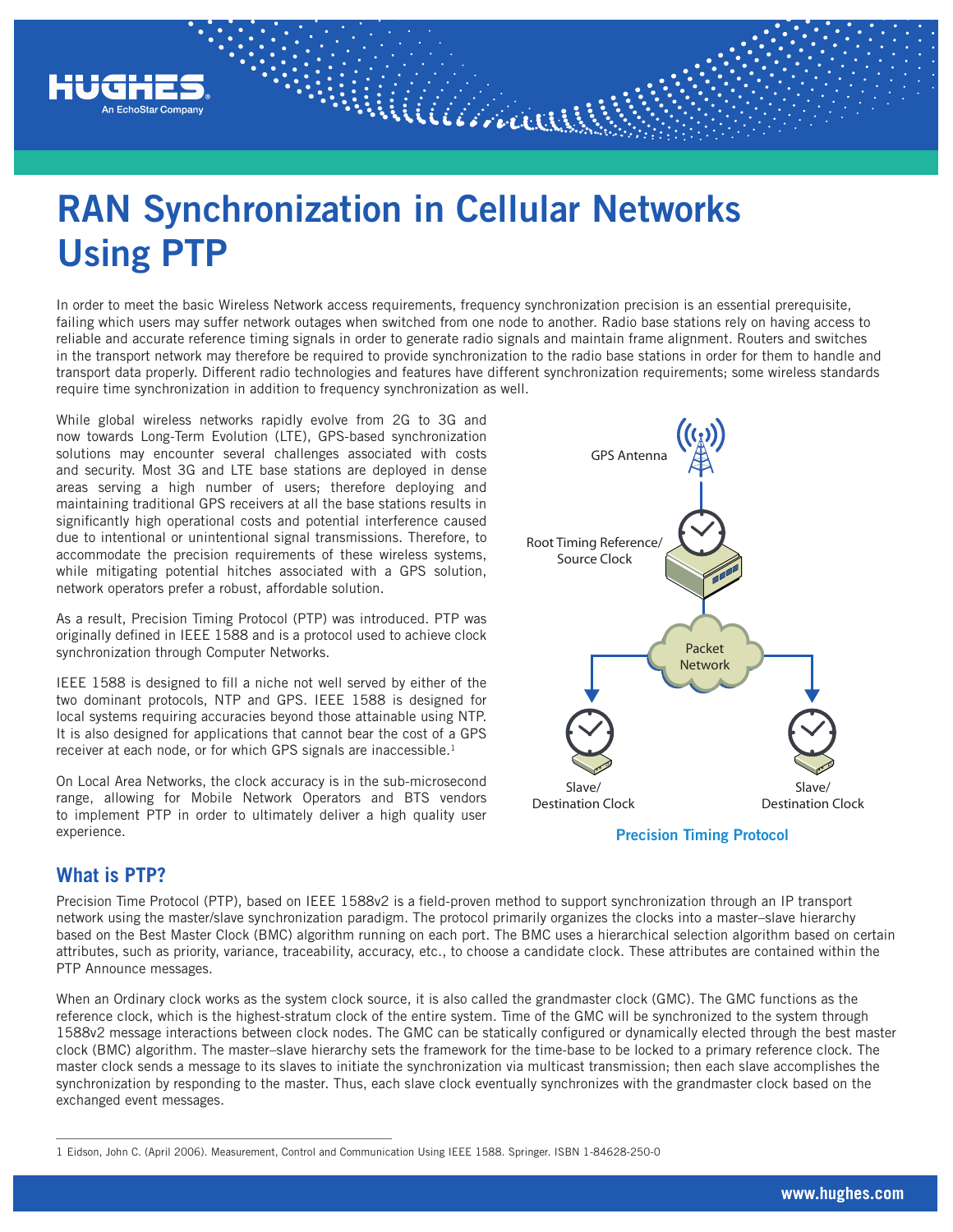#### **RAN Synchronization in Cellular Networks using PTP**



#### **Master–Slave Hierarchy in PTP**

The 1588v2 standard defines five network node models:

- Ordinary clock (OC)
- Boundary clock (BC)
- End-to-end transparent clock (E2E TC)
- Peer-to-peer transparent clock (P2P TC)
- Management node

The actual synchronization process starts after the master–slave hierarchy is established by calculating the link delay (offset) and time difference between the master and slave devices based on timestamps generated when the devices exchange event messages.

PTP calculates the link delay and time difference between the master and slave devices based on the timestamps generated when the devices exchange event messages. PTP then synchronizes the time and frequency between the master and slave devices. Timestamps can be carried in PTP messages in either one-step or two-step mode.

The synchronization process is categorized in two distinct phases: In phase 1, the offset time between the master and slave clock is corrected, and in phase 2, the propagation delay between master and slave clock is computed.

The first phase comprises of the grandmaster clock sending a SYNC message to the slave clocks; and the slave clocks recording the packet arrival time (t2). The GMC then sends a follow-up message with the actual timestamp when the first sync message was sent (t1), therefore allowing the slave clocks to exactly calculate the master–slave delay.

The second phase comprises of the slave clock sending a delay request message to the master (t3). The master clock responds to this message with a delay response message (t4), allowing for the slave clock to determine the slave-master delay. At this state, both the clocks are aware of the offset; therefore the ability to calculate the exact propagation delay.



#### **Application of PTP in Hughes Cellular Backhaul Solution**

The Hughes Cellular Backhaul terminals include an onboard GPS Receiver, a clock generator, and a dedicated processor to support the PTP functionality.

The backhaul terminal acts as the grandmaster clock while the cellular base station (LTE eNodeB in the following figure) acts as the slave clock. Within the backhaul terminal is the GPS receiver which receives one timestamp and the local oscillator generates a second timestamp. The PLL system calculates the time difference between master and slave devices based on the timestamp information and sends the time difference information to the local processor. The PTP message timestamp is further sent to the subsequent network element acting as a slave for synchronization.

The accuracy requirements of a PTP system are much more refined than any other method of synchronization, as a result of which there is better synchronization between all the network elements. 1588v2 PTP can provide nanosecond-level precision time synchronization, which improves the network efficiency by fewer call drops and better X2 handover performance.